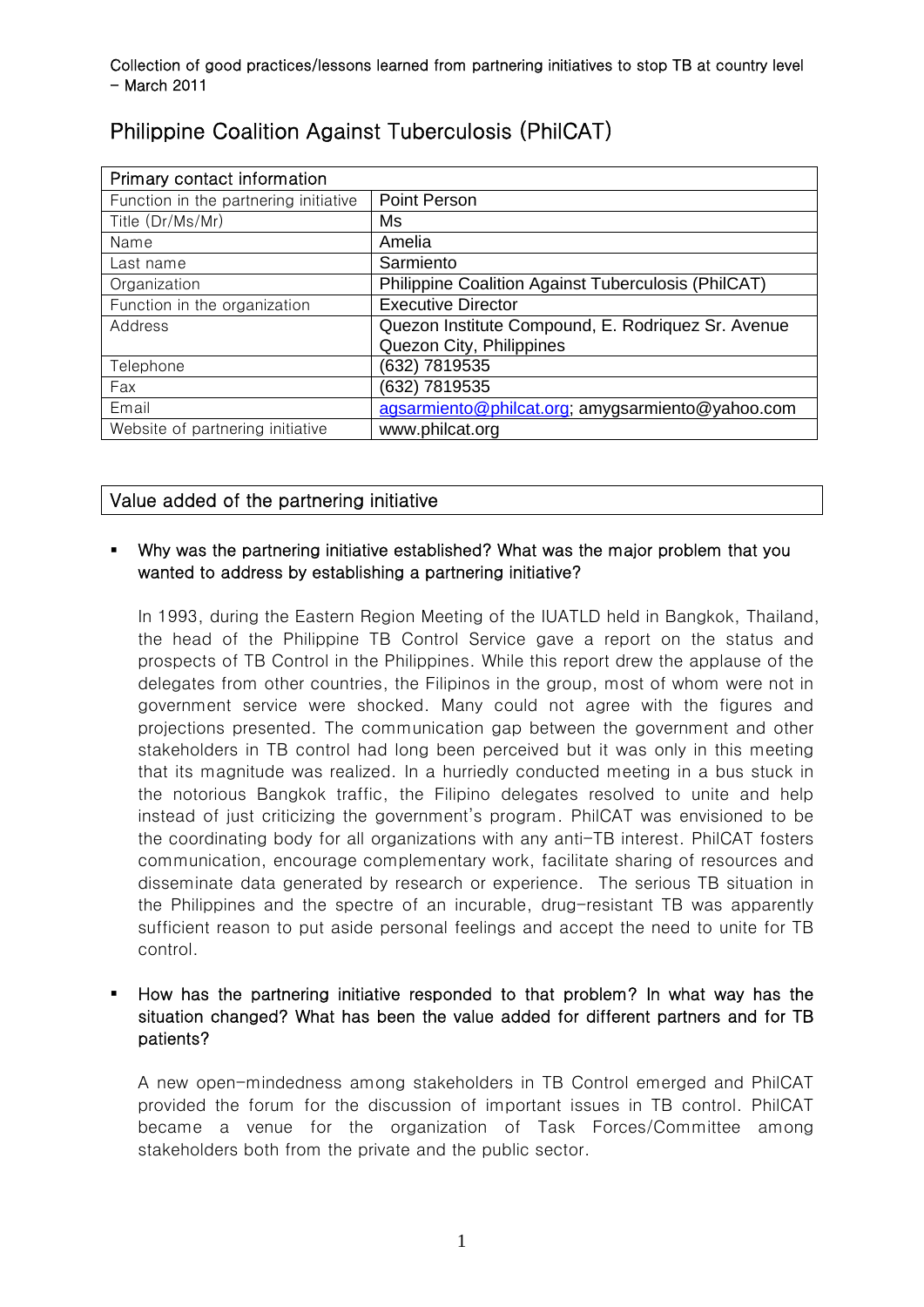Specific example is the need to integrate other departments of government and the private sector into the overall TB control activities. The Department of Health (DOH), with the help of PhilCAT organized various stakeholders into a working group to develop a Comprehensive and Unified Policy (C.U.P.) for TB Control in the Philippines. Two main working groups were formed to flesh out operational details using the NTP as the core policy. The first group headed by DOH developed guidelines for the implementation of the NTP in government agencies other than the DOH. The second group established policies that would formalize the involvement of the private sector, particularly private physicians in TB control. Executive Order No. 187 signed by the President of the Philippines institutionalized the (C.U.P). The policy formalized and operationalized the collaboration between the DOH and other departments of the government with regard to the NTP. Second the "Guidelines for Implementation by Private Physicians", provided clear directions on the clinical management of TB by private physicians to comply with NTP policy.

In the series of revisions of the NTP Manual of Procedures, partners/ implementers and members of PhilCAT acted as external reviewers and sources of critical technical and editorial inputs. Their participation contributed to more effective ways of implementing the NTP.

Because of the active participation of the various stakeholders, all TB patients who prefer to access the services of these other providers had access to quality DOTS services.

#### Do you think the partnering initiative has worked so far?

- If it has worked well, why? How have you set it up? What process have you used? What were the main steps?
- If it has not worked that well, why? What do you think has hindered your efforts? Would you try it again, and why? How would you revitalize it?

Yes, PhilCAT remains to be the leading private partner of the government in the control of tuberculosis and has provided the leadership in the successful implementation of the Public-Private Mix DOTS strategy in the Philippines.

Memberships included the government National TB Program (NTP), physician groups, academe, paramedical specialties, pharmaceutical companies, nongovernmental organizations (NGO's). These groups were highly motivated, but their activities were limited to that aspect of the TB problem that crosses their path. The strength of the coalition came from the collective efforts of the member groups among whom PhilCAT fostered communication, encourage complementary work, facilitate sharing of resources, and disseminate data generated by research or experience.

Good relations are rekindled and renewed every once so often as member groups gather quarterly to share a little more about themselves and provide the "latest goings-on in TB" . PhilCAT has provided the avenue for partners to host informal gatherings where lively dialogues are carried on mainly about how TB activities can be enhanced through partnership. This is in keeping with PhilCAT's vision of a TB-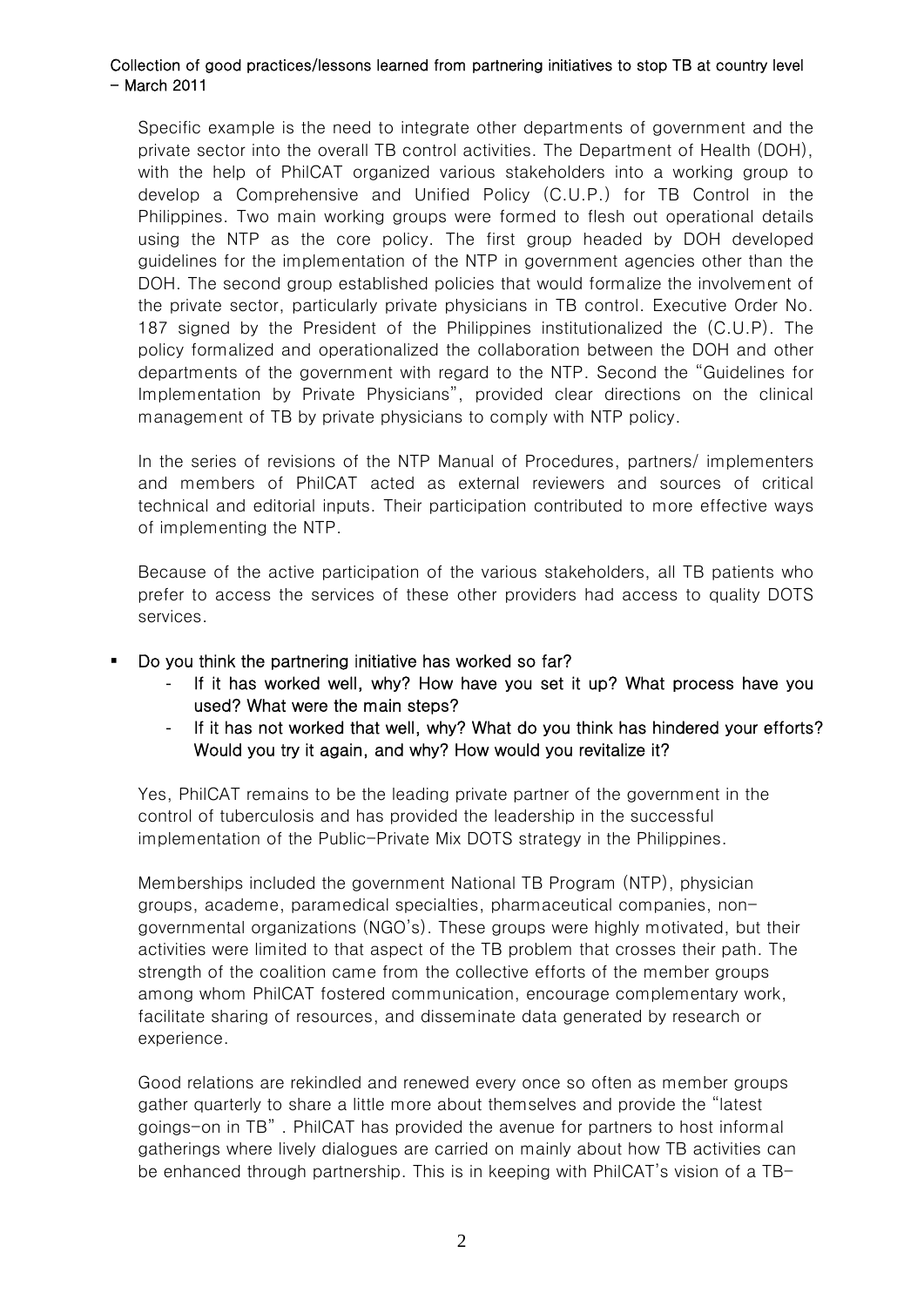free Philippines through its twin mission of TB control and membership empowerment. These and more  $-$  over a cup of coffee.

Since the last quarter of 2007, four sessions of the "Kapihan" have been whipped up by PhilCAT in response to the clamor of member organizations to share what they do for TB and, in turn, to know what other groups do. Organized by the PhilCAT Secretariat, the Kapihan is attended by delegates from member groups coming from both the private and public sectors. Member organizations take turns in hosting one Kapihan every quarter. The host ensures an informative presentation about itself – its history, its structure and its profile as a TB agency.

Another success factor is having a governing body – the General Assembly. This is composed of all the official representatives of the member groups of the Coalition. An 11-man PhilCAT Board is elected from among the Official representatives. The Board is the managing body and it is responsible and accountable for the direction of the coalition. It determines, modifies and regularly reviews the strategic directions and business affairs of the coalition. PhilCAT also has a secretariat responsible for the day to day activities of the coalition and provides assistance to the Board in carrying out PhilCAT activities.

## Who among the following stakeholders  $-$  national TB programme, civil society (faith based organizations, non-governmental organizations, community based organizations) and the private/business sector  $-$  is involved? In what way?

- a. National TB Programme the Vice Chair of PhilCAT is the Director of the National Center for Disease Prevention and Control. As Vice-chair, ensures that activities of the PhilCAT Members are in accordance to the NTP policies and guidelines and its direction as well.
- b. Professional Societies provide technical support in the development of guidelines and modules; act as resource person in the conduct of training activities; participate in the organization in the annual PhilCAT Convention and the commemoration of World TB Day.
- c. Faith based organizations, non-governmental organizations, community based organizations – participate in the delivery of DOTS services; participate in the development of NTP policies and guidelines; participate in the advocacy activities of the organization
- d. **Private/business sectors**  $-\rho$  provide support in the implementation of the activities of the coalition maybe material or financial; participate in creating public awareness on TB.

# What does each partner perceive as an advantage of being in the partnering initiative? What sustains their commitment? If partners are not engaged, what are you planning to do to attract and maintain their interest?

1. Fulfilment: Aside from meeting social responsibilities, there is a feeling of deep satisfaction and accomplishment from rendering volunteer service and from helping make resources and services available to other partners.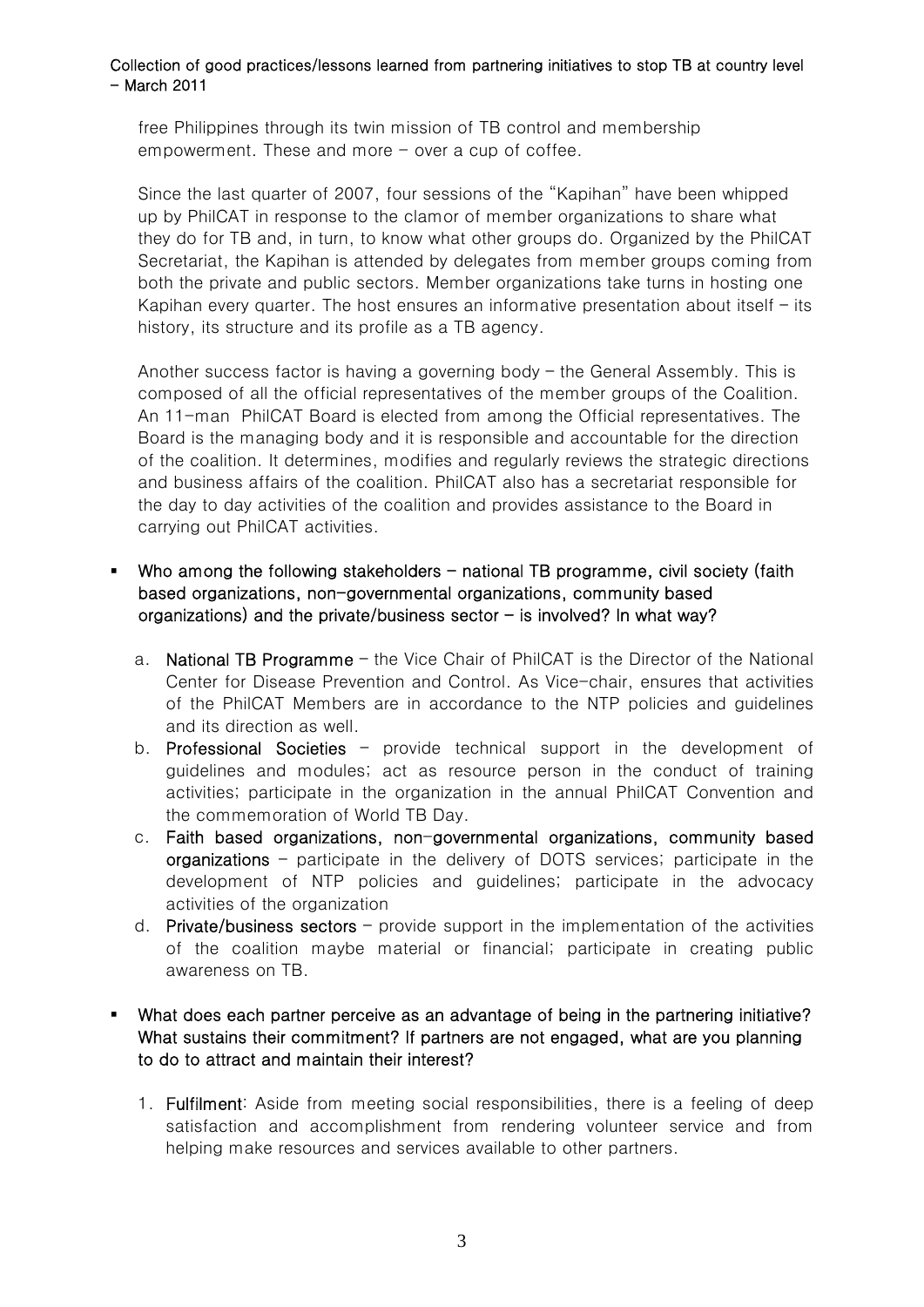- 2. Recognition/Material Gain: An organization's credibility will benefit from working with a prominent group like the coalition. This could translate to more opportunities to network with other groups local and international.
- 3. Professional Development: Because the coalition is recognized as vital to the success of the NTP, there are various opportunities (skills training, continuing education and other enhancement programs) available to the members.
- 4. Access to Funding Opportunities.

# Building the partnering initiative

- What have been some of your challenges in bringing the various stakeholders together in a partnering initiative?
	- 1. Maintaining the group's cohesion. Starting a partnership is a difficult process but the real challenge is keeping the group together.
	- 2. Accepting the individuality and uniqueness of members. In a group of people having different personalities, backgrounds, responsibilities and orientation, conflicts are bound to arise.
	- 3. Expansion. Limited resources, engaging people or groups to commit to the cause without compensation are barriers to a partnership's growth and development.
	- 4. Minimizing name only involvement. The nature of membership is purely voluntary so it is expected that members will have varying degrees of involvement.
	- 5. Encouraging collaboration among organizations that desire to maintain their own identity. Groups or individuals have been used to doing things in a particular way and resist new rules and policy
- Have partners done a mapping/inventory of the resources (financial, technical, human, in-kind) that each can contribute to the implementation of the national TB plan and in which area of the country? If yes, could you share your plan showing various roles and responsibilities and highlighting possible remaining gaps?

The coalition just did a simple inventory of the activities of each partner in TB control, their area of coverage, expertise, resources available for case finding and treatment. The purpose was to publish a Directory of all partners for easy reference. The Philippines NTP is aware of the members of the coalition and how they can help the NTP e.g. preparation of guidelines (professional societies) and provision of DOTS services for the NGO's and other community or faith-based organizations. These organizations providing TB services submit a quarterly NTP report to the authorities and are provided free drugs by the NTP.

• Have the partners jointly mobilized resources to implement a shared national TB plan? What type of resources have they mobilized (financial, technical, human, in-kind)? How did this process work?

From January to September 2009, the NTP led the process of formulating the 2010- 2016 strategic plan to control TB in the Philippines in collaboration with partners.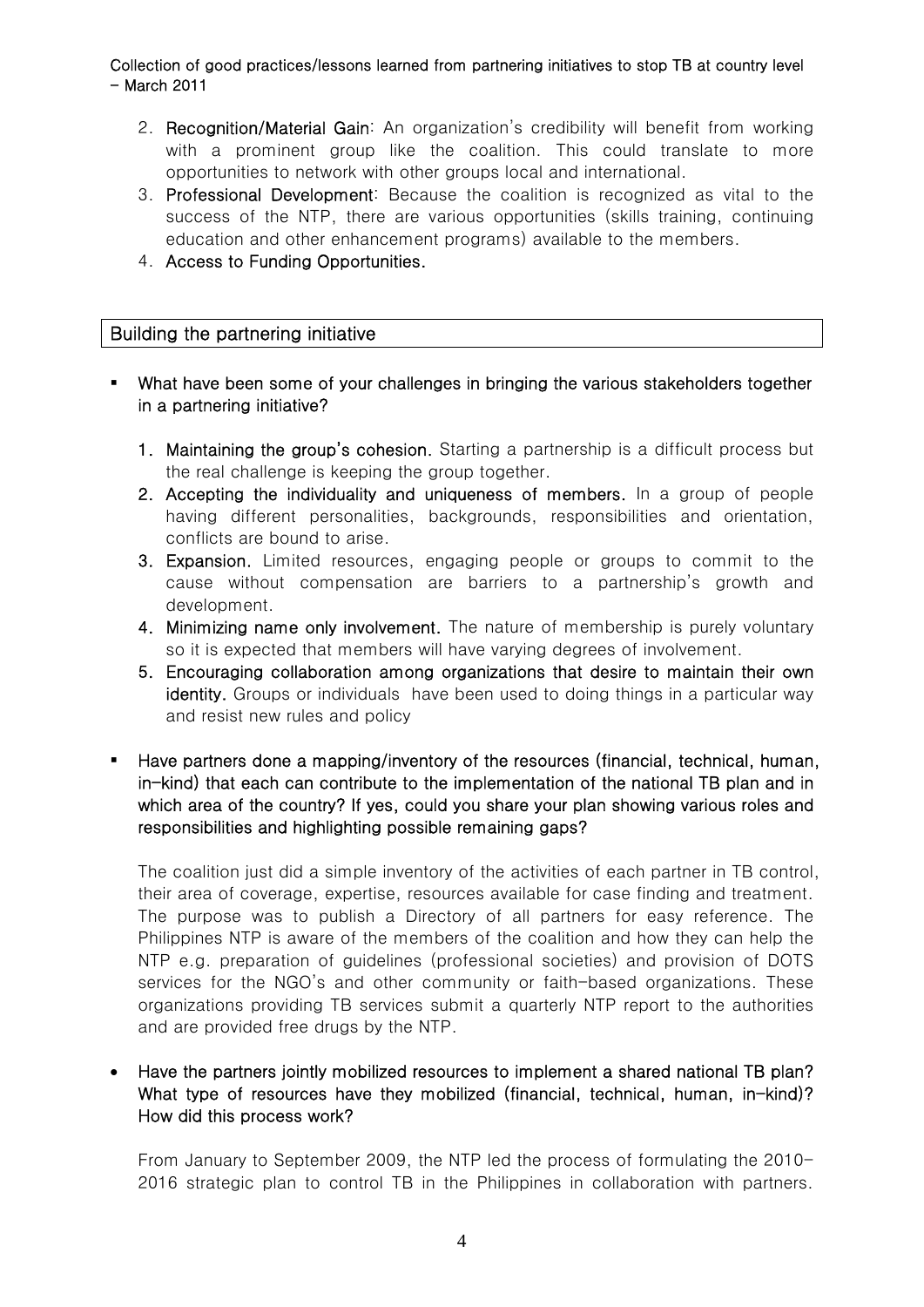Two groups were formed: a Steering Committee that provided oversight and guided the planning process, and a Task Force that conducted the situational assessment, drafted the plan and convened consultation workshops with stakeholders. Members of the partnership were invited either to the Steering Committee or the Task Force and also in the consultation workshops that took place.

The DOH through the NTP, is the overall coordinator for PhilPACT implementation with support from the Center for Health Development at the regional level and the PHO/CHO at the provincial/city level. Public-private groups will assist the organic unit. Public and Private DOTS facilities will act as service delivery points.

The NTP as part of the PhilPACT is now in the process of developing implementing guidelines, enhancement of its implementing arrangements, and mobilization of support from various stakeholders.

- Which national TB plan activities are the partners contributing to?
	- 1. Strategy 3: Engagement of all health care providers. The biggest challenge is to rapidly increase the participation of non-NTP care providers to detect the "missing TB cases." Members of professional societies who endorsed the ISTC will be given priority for training and will be linked to the DOTS facility for referral. Partners will adopt DOTS and participate in an effective referral network. The process of collaboration will be clearly defined and agreements among participating groups will be expressed in memoranda of agreement (MOA).
	- 2. Strategy 4: Promote and strengthen positive behaviour of communities. Non-government agencies, faith and community- based organization will participate in promoting DOTS services to patients. Capability building of partner NGO's and community organizations will be done to improve their skills in disseminating information effectively. Community based organizations will assist in treatment supervision.
	- 3. Strategy 5: Address MDR-TB, TB/HIV, and needs of vulnerable population. NGO's, faith-based organizations, community groups and professional groups will be participating in addressing the needs of these group either as resource persons during training for members of professional organizations, in the delivery of services for NGO's, community groups and faith-based organizations.

#### How have partners organized their work? Do they regularly meet? What structure has been chosen (if this has been formalized)?

The leadership for the implementation of the Philippines plan of action falls under the NTP. The coalition supports the NTP through its member groups. Annually the coalition organizes a Scientific meeting where the progress of the NTP implementation is presented as well as the various initiatives to address issues. The Phil{ACT was launched in the 2010 PhilCAT convention.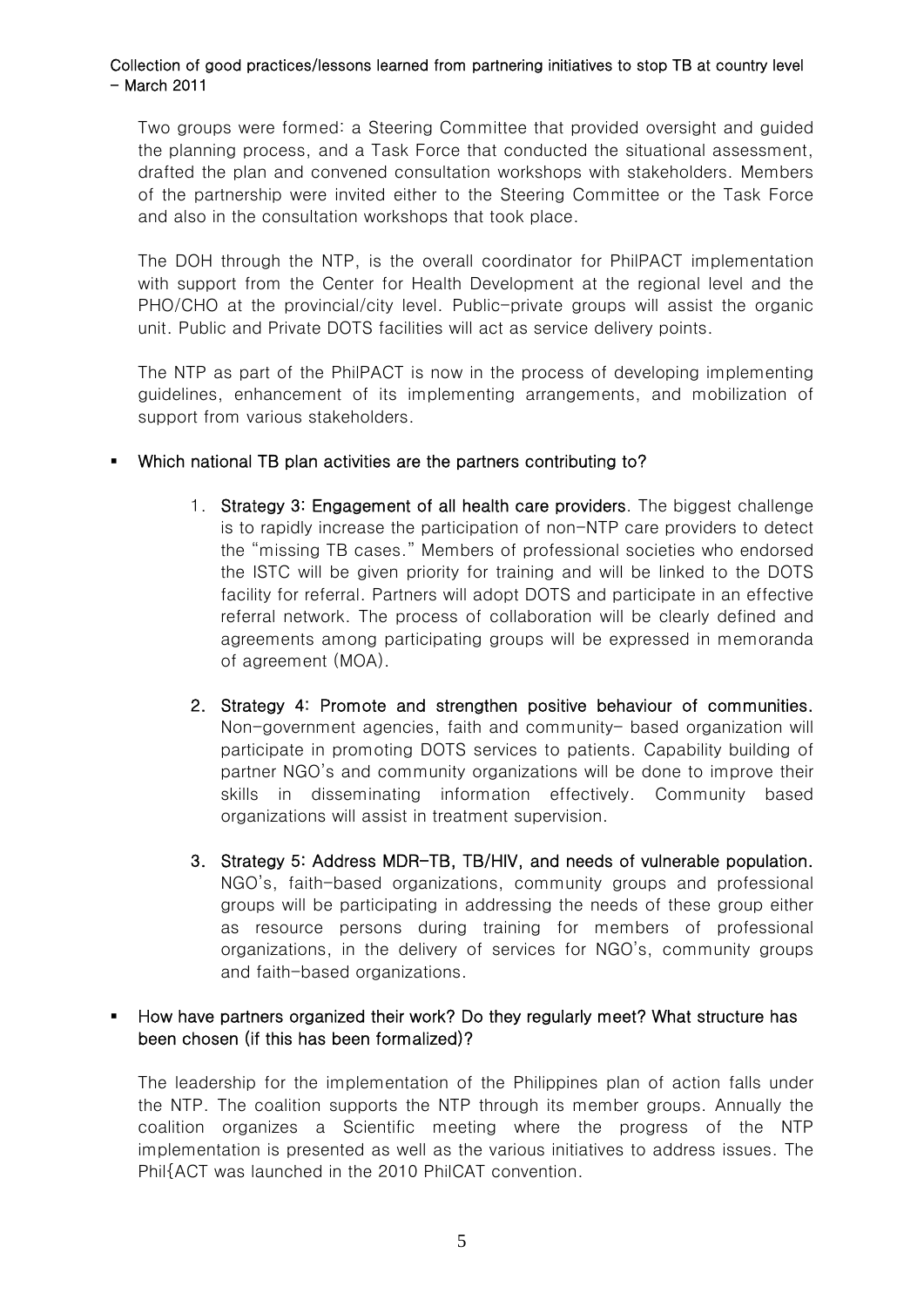For the Coalition, a quarterly meeting with the members is done to discuss progress made.

The Coalition leads the engagement of non-NTP care providers under the GFATM project. A formal structure at the national, regional, and provincial levels had been organized to lead the implementation of the PPM initiative and monitor its progress. These structures meet regularly.

# Thinking through and taking stock

- Which stakeholders of society do you see as essential or ideal members to a partnering initiative, if you want to effectively address TB in your country context (please answer this independently of whether these stakeholders are currently partners of your initiative)?
	- 1. Professional Societies (Medical, Paramedical, Nurses)
	- 2. Academe (Medical Colleges)
	- 3. Non-government agencies
	- 4. Faith-based organizations
	- 5. People's Organizations
	- 6. Business Organizations
	- 7. Rotary Clubs etc
	- 8. Media
	- 9. Government Agencies other than the DOH (managing prisons, elderly groups, indigenous groups, mentally handicapped, etc)
	- 10.Local Government Units
	- 11.Pharmaceutical Companies
	- 12.Health Maintenance Organizations
	- 13.Employers Association
- What do you think the major outcomes of the partnering initiative are? In what way the partnering initiative has benefited the work of the partners? What do you think could be strengthened/improved?

#### Major Outcomes

- 1. Through the technical assistance of the partners training courses had been developed and conducted (DOTS Referring Providers Course, Certification and Accreditation of DOTS Centers,TB Diagnostic Committee Training) in support of NTP implementation.
- 2. Through the sharing of technical expertise among the partners the following Guidelines were developed: National TB Consensus; Consensus on TB in the Workplace; Operational Guidelines for Public-Private Mix (PPMD) units; PhilHealth Outpatient Benefit Package; Guidelines for TB in Children; Comprehensive and Unified Policy for TB Control; TB Core Modules in the Medical Curriculum; Local Coalition Guidebook.